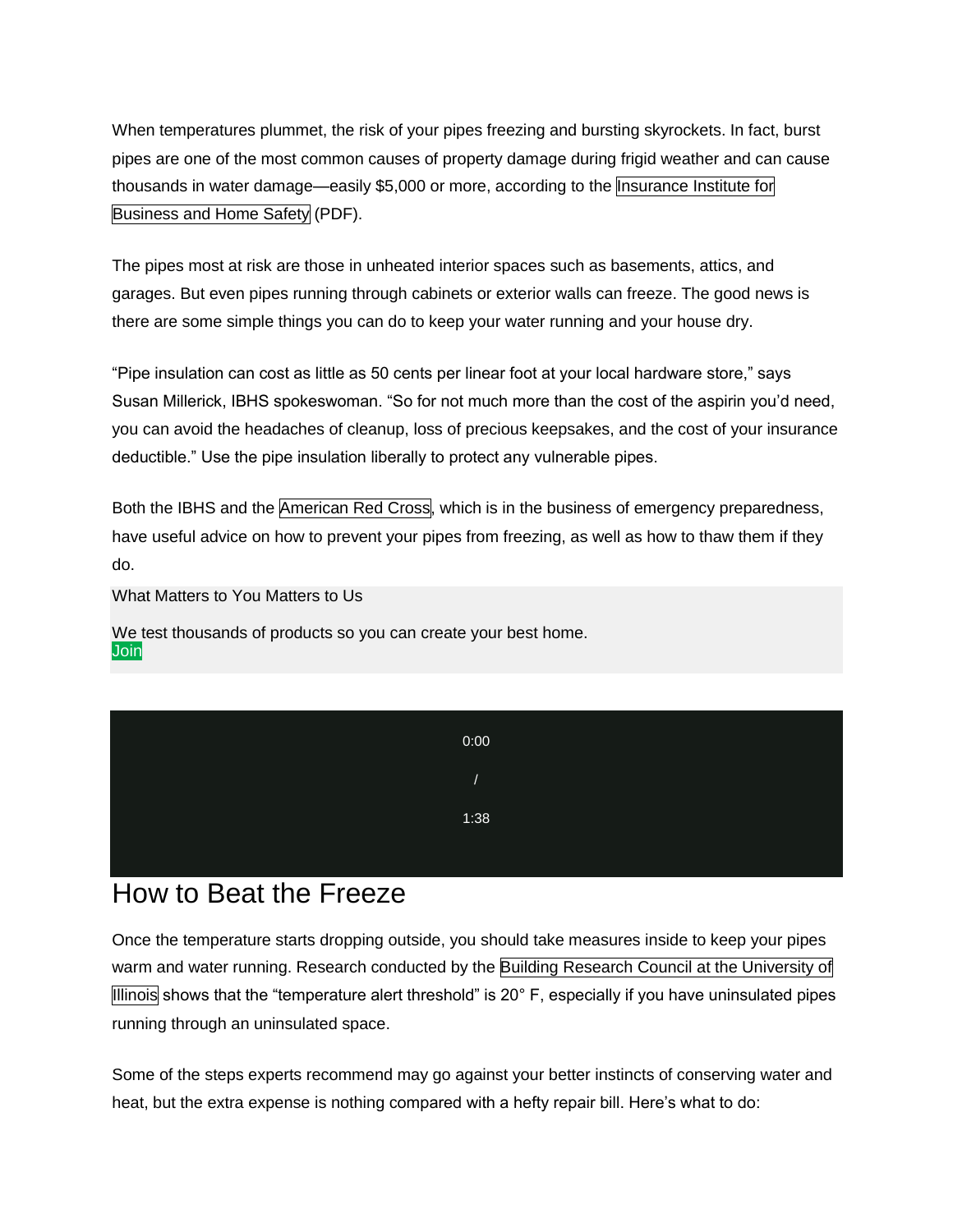## MORE ON SPACE HEATERS

[Best Space Heaters of 2019](https://www.consumerreports.org/space-heaters/best-space-heaters-of-the-year/) [Space Heater Ratings & Buying Guide](https://www.consumerreports.org/cro/space-heaters/) [How to Find the Safest Space Heater for Your Home](https://www.consumerreports.org/space-heaters/space-heater-safety-tips/) [Quietest Space Heaters From CR's Tests](https://www.consumerreports.org/space-heaters/quietest-space-heaters-from-cr-s-tests/)

**Keep garage doors closed,** especially if there are water supply lines in the garage.

**Open kitchen and bathroom cabinet doors** to allow warmer air to circulate around the plumbing, especially if your sinks are on an exterior wall. (If you have small children, be sure to remove any harmful cleaners and household chemicals.)

**Let the cold water drip from a faucet** served by exposed pipes. Running water through the pipe even at a trickle—helps prevent pipes from freezing.

**Keep the thermostat set to the same temperature** during day and night. Again, during a cold snap is not the time to set back the thermostat at night to save a few bucks on your heating bill.

**If you plan to be away during cold weather,** leave the heat on in your home, set to a temperature no lower than 55° F.

**For the long term, add insulation** to attics, basements, and crawl spaces. Insulation will maintain higher temperatures in those areas. And to prevent drafts, seal cracks and openings around windows, doors, and at sill plates, where the house rests on its foundation.

## How to Thaw Frozen Pipes

If you turn on a faucet and only a trickle comes out, you may well have a frozen pipe. "If you suspect the pipes are frozen, be careful when thawing them out because if the pipe has already burst, the water will come flowing out and flood your home," says John Galeotafiore, who oversees Consumer Reports' testing of home products and power gear.

If a pipe has broken, turn off the water at the main shutoff valve, which is usually at the water meter or where the main line enters the house. If the water is still running and no pipes have burst, you can take the following steps. (Of course, if you suspect a more serious problem, call a plumber.)

**Turn on the faucet.** As you heat the frozen pipe and the ice plug begins to melt, you want the water to be able to flow through. Running water through the pipe, as cold as it is, will help melt ice in the pipe.